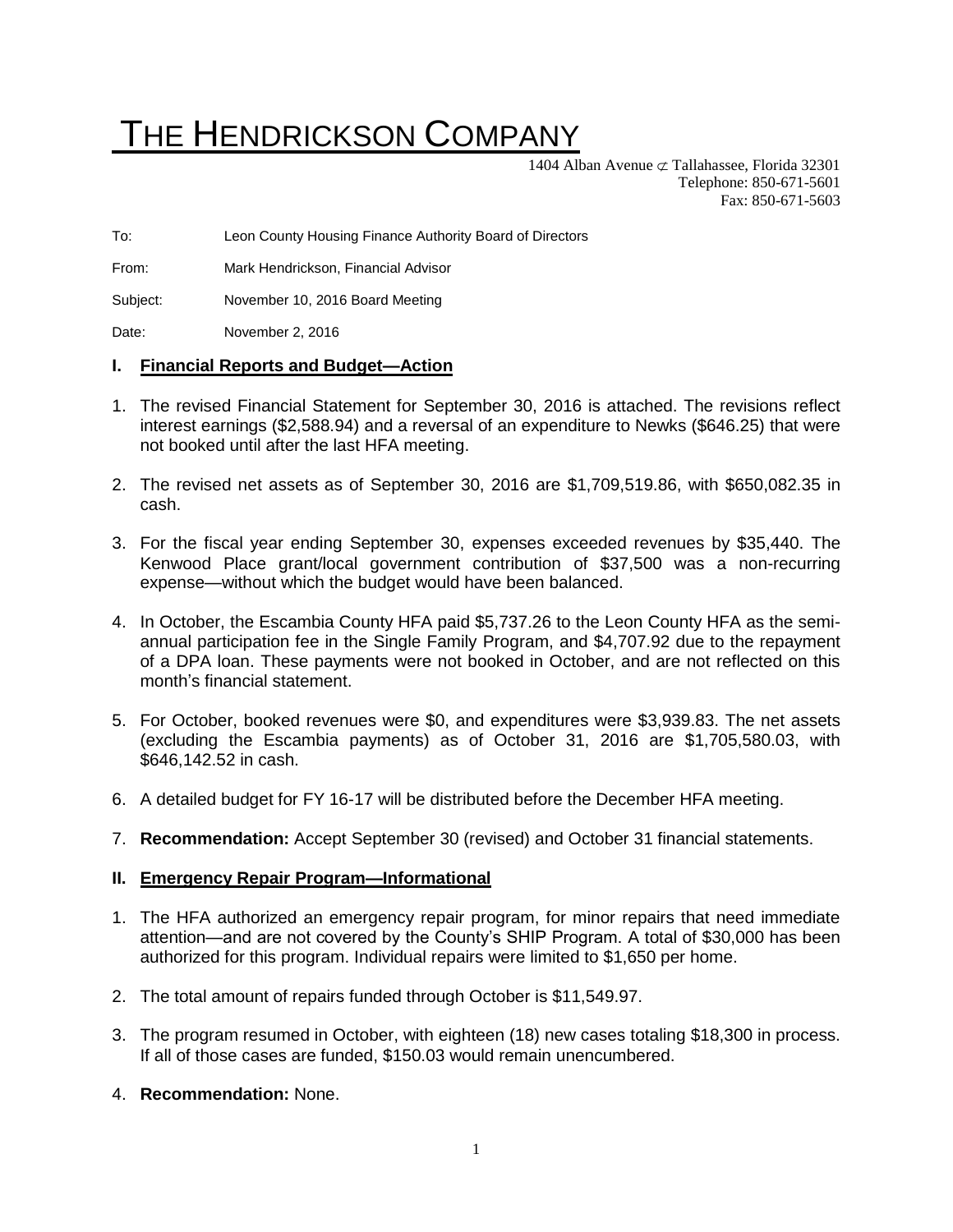## **III. Legal Services RFQ—Action**

- 1. Mr. Rigo has advised the HFA that the County Attorney is not the "legal counsel" of the HFA, although he is able to attend Board meetings and provide general legal guidance.
- 2. An RFQ was issued by the County Purchasing Department and Board members Rogers, Stucks, and Sharkey were appointed to the Review committee, along with Ms. Calabro and Mr. Rigo. Mr. Rogers withdrew due to a scheduling conflict, and Mr. Kemp was appointed as an alternate.
- 3. After the due date of August 16. The Review Committee met and reviewed the two responses (Nabors Giblin and Knowles Randolph). The Committee scheduled another meeting for September 16, at which time the two firms were interviewed.
- 4. Following the interviews, the Committee ranked the Knowles Randolph firm #1.
- 5. At the October meeting, the Board approved the rankings and appointed the Finance Committee to negotiate a fee. The Review Committee met on October 25, with Chairman Gay, Board members Gail Milon and Allen Stucks, and Dan Rigo in attendance. The Committee negotiated a fee with the Knowles Randolph firm, and Mr. Rigo is preparing a contract for Board consideration.
- 6. The negotiated fee:
	- \$150 per hour to attend HFA meetings
	- \$250 per hour for other matters, other than litigation and bonds
	- \$350 per hour for litigation
	- Negotiated fee on any bond issue
- 7. **Recommendation**: Consider approval of contract prepared by Mr. Rigo with the Knowles Randolph firm.

## **IV. Real Estate—Informational**

- 1. Dan Rigo reported that the County approved a new real estate policy. Subject to that new policy, an additional twenty-three (23) properties were added to the Affordable Housing list.
- 2. The HFA accepted the properties, and the Real Estate Division is working on disposing of properties as clear title is obtained.
- 3. The Real Estate Division reports that Osceola Street property was sold in September (sales price of \$34,100 with net revenue to HFA of \$33,077). Mr. Rigo reported that the Real Estate Division staff is working with TALCOR to list the additional properties on MLS.
- 4. At the request of the Real Estate Division, the HFA prioritized the properties (to avoid spending more money obtaining clear title than the property's value). A list is attached.
- 5. Mitzi McGhin reports:
	- 723 Frankie Lane Drive: Cash offer of \$12,000 (appraised value \$13,000). County staff will move forward to close sale this month.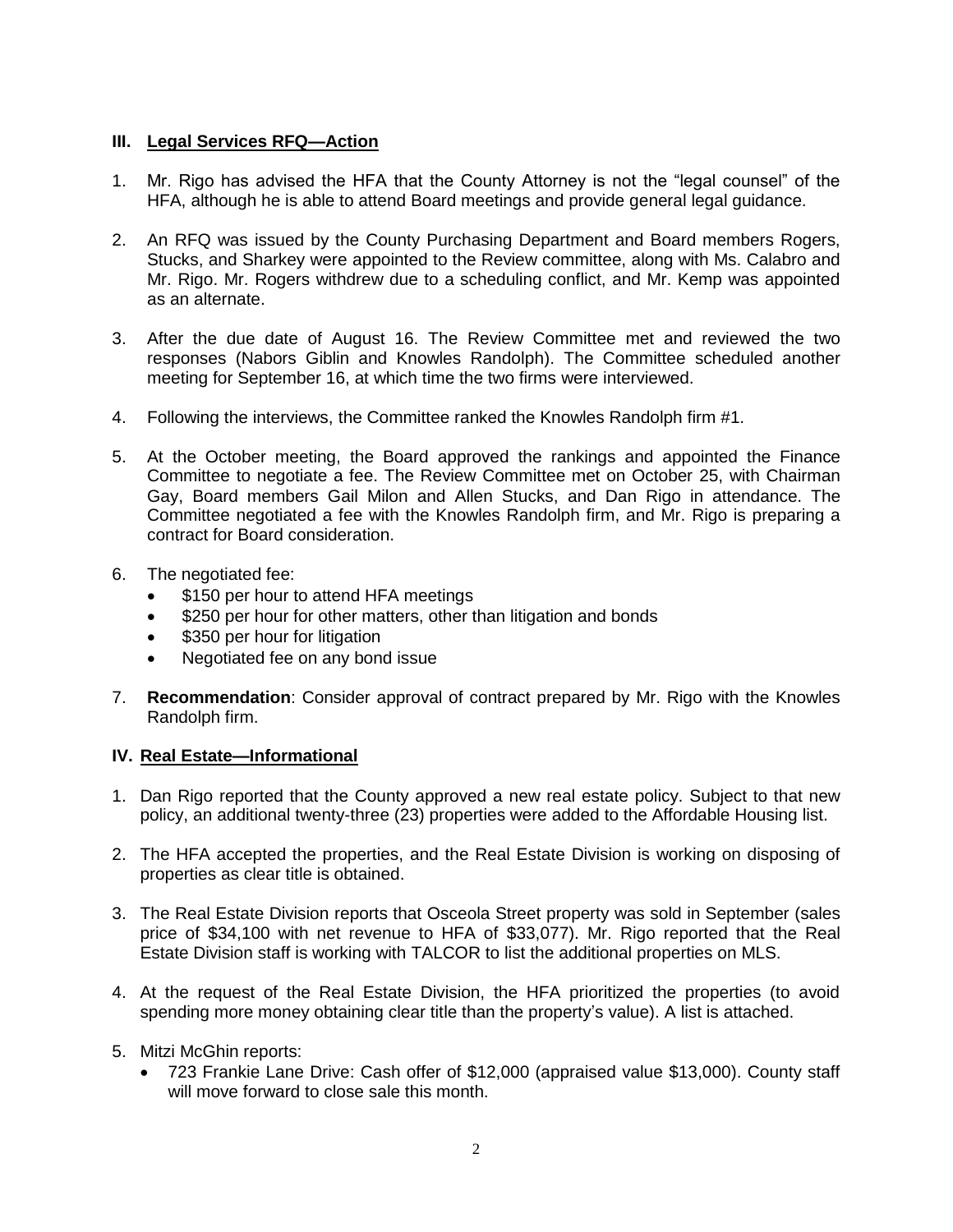- 278 Oakwood Drive: Buyer expressing interest at price of \$34,000 (appraised value \$35,000). County staff will move forward with negotiations.
- 6. **Recommendation**: None.

#### . **V. Future Role of HFA—Informational**

- 1. Staff has researched the Leon County HFA ordinance, and Mr. Rigo has prepared a list of restrictions that are in the ordinance, but not in Chapter 159 (state statute that governs local HFA's) is attached. This is designed to lead to an ordinance revision that grants the HFA a more independent status, in line with mostl other local HFA's.
- 2. Three significant powers are withheld from the HFA, that severely hinder the HFA's independence and ability to move quickly to address issues:
	- Contracts—must be approved by BOCC
	- Budget—must be approved by BOCC as part of County's overall budget
	- Procurement—must follow County process and involves County Purchasing Department
- 3. The Board voted in June to direct County staff to move forward with an ordinance amendment to accomplish the goal of HFA independence, which would also include a requirement for annual reports from the HFA to the BOCC. At the September meeting, the Board again directed County staff to move forward with this.
- 4. The Board requested that the Board and Financial Advisor be involved with the drafting and review of any proposed Ordinance changes.
- 5. Last month Mr. Kemp reported that OMB was conducting research of other HFA structures, written policy, procedures, ordinances, and enabling resolution that would culminate into a BOCC Agenda Item. Mr. Lamy reports that a draft report will be available for HFA review.
- 6. Mr. Lamy reports:

*We plan to bring a report to the County Commission with recommended changes at its Dec. 13 meeting which will include a recommendation to schedule a public ordinance to effectuate the changes in the ordinance.*

7. **Recommendation**: None.

## **VI. Joint City-County Housing Workshop—Action**

- 1. The workshop was held as a joint meeting of the Leon County BOCC and City of Tallahassee Commission.
- 2. A memo from Mr. Kemp is attached which summarizes the workshop and its outcomes.
- 3. One of the outcomes was the creation of an Affordable Housing Workgroup, to be staffed by City and County staff. The HFA is one of 15 members of the Workgroup. Details on the Workgroup and its purpose are in Mr. Kemp's memo..
- 4. **Recommendation**: Appoint HFA Representative to the Workgroup.